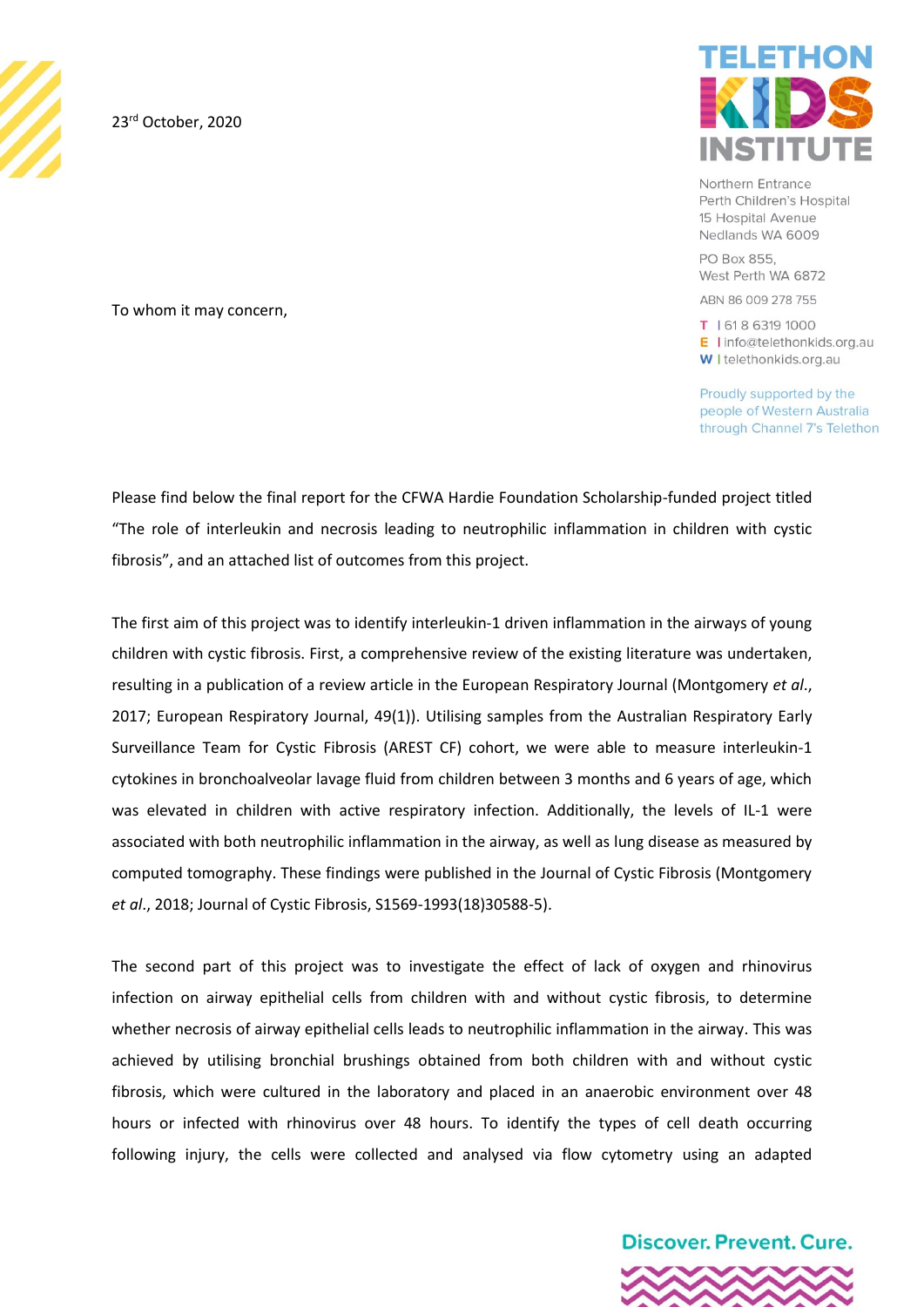

methodology optimised for this study. This methodology was published in the Journal of Biological Methods (Montgomery *et al*., 2020; Journal of Biological Methods, *In Press*). Utilising this method, exposure to a lack of oxygen increased necrosis of airway epithelial cells from children with and without CF but had no effect on inflammatory responses. However, rhinovirus infection increased necrosis of airway epithelial cells from children with and without CF, but also increased apoptosis in children without CF. Rhinovirus infection induced a broad inflammatory response of airway epithelial cells, increasing levels of interleukin-8, the main neutrophil chemoattractant and several viralassociated cytokines. Most importantly, levels of interleukin-1 were associated with necrosis of airway epithelial cells from children with CF but not cells from children without CF, suggesting a CFspecific response to rhinovirus infection drives epithelial cell necrosis and leads to interleukin-1 release. These findings were published in Frontiers of Immunology (Montgomery *et al*., 2020; Frontiers Immunology, 11, 596).

In conclusion, the project funded by the CFWA Hardie Foundation scholarship suggests an important role for interleukin-1 signalling in early lung disease in CF, and potentially other lung diseases characterised by airway mucus obstruction, rhinovirus infection, and neutrophilic inflammation. As interleukin-1 signalling can be targeted therapeutically, this study supports new anti-inflammatory therapeutic development that targets the downstream effects of interleukin-1 signalling to mitigate inflammatory triggers of early lung disease in young children with cystic fibrosis.

Many thanks for the generous support throughout my PhD candidature.

Yours sincerely,

Dr. Samuel Montgomery

**Discover, Prevent, Cure.**